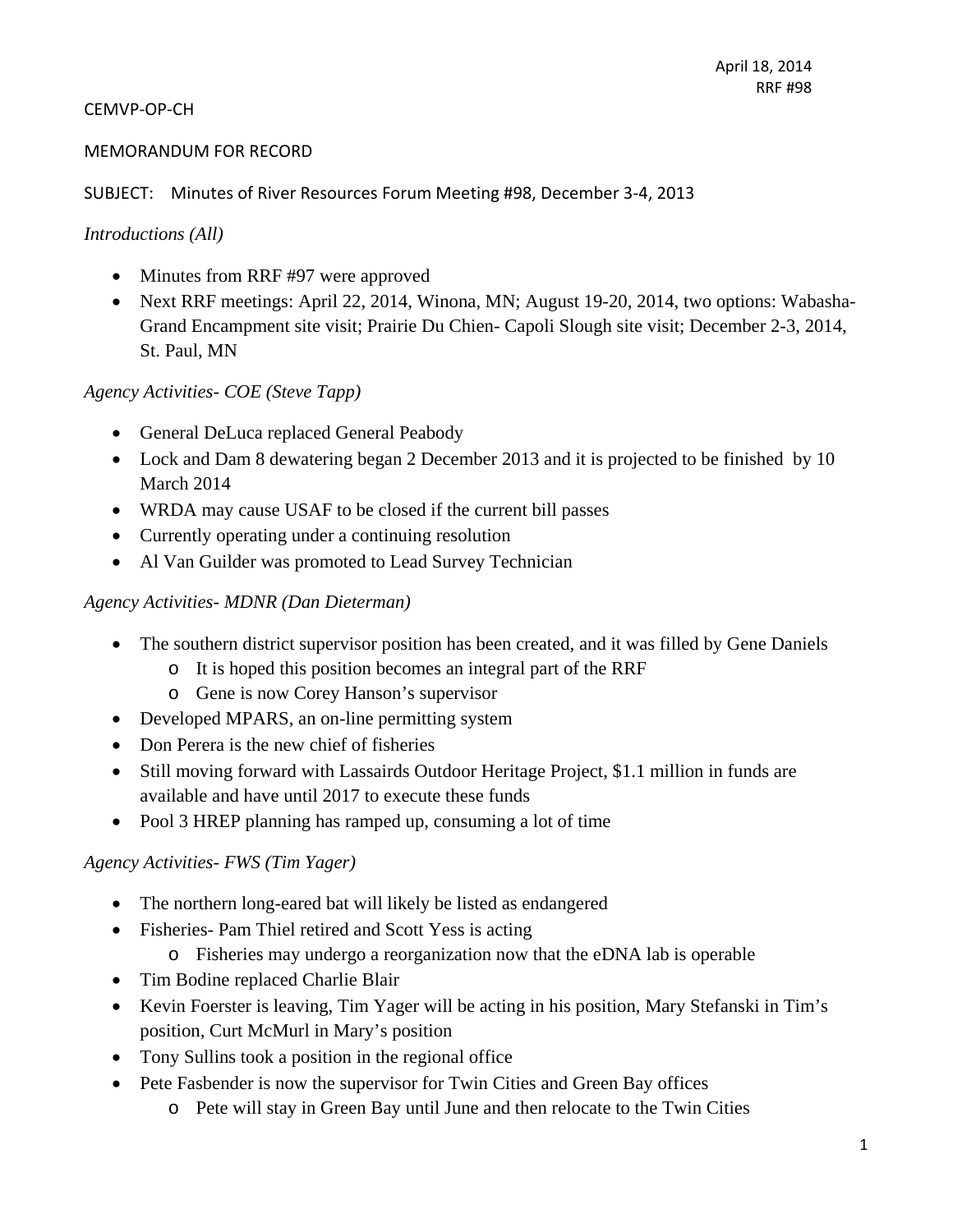- Efforts have been put toward the habitat management plans for the past several months
- Additional 5.2% reduction in FY14 funds, 50% reduction of non salaried folks

## *Agency Activities- IWLA (Olivia Dorothy)*

- There has been a national focus on WRDA
	- o Hope to act on the WRDA Bill by the end of this calendar year

#### *Agency Activities- MNDOT (Dick Lambert)*

- Initiated Ports and Waterways study earlier this year
	- o Purpose is to show what commercial navigation means to the state of Minnesota
	- o Has gone out for public review-let Dick know if you want a copy-comments due 24 December 2013

### *Agency Activities- WDNR (Jim Fischer)*

- Cutting 32 positions throughout the WDNR, four positions will be out of water quality o Don't anticipate an impact to Mississippi River efforts
- John Sullivan is working two days per week now, retirement is anticipated in the near future
- Wisconsin is hosting the UMRCC in La Crosse 18-20 March 2014
- Working with UMRBA on water quality monitoring- attempting to come up with a uniform approach
- Sara Strassman has been involved with the statewide sediment management team

### *Agency Activities- Lake Pepin Legacy Alliance (Rylee Main)*

- Received a grant to encourage BMPs pertaining to erosion control on the MN River
- Possible island building at head of Lake Pepin

### *Agency Activities- Railroad Administration (Tom Julik)*

- Chad Broski took a position in Chicago
- Mike Kilbacki replaced by Dala Johnson

### *Agency Activities- MPCA (Chandi McCracken)*

- Chandi is responsible for wastewater compliance and enforcement
- RRF attendance in the future will be balanced between Chandi and Emily

### *Agency Activities- IDNR (Mike Griffin)*

- No personnel changes to report
- A tow collided with Rock Gorge in pool 14 and lost an estimated 800 gallons of diesel, approximately 100,000 gallons of diesel were on board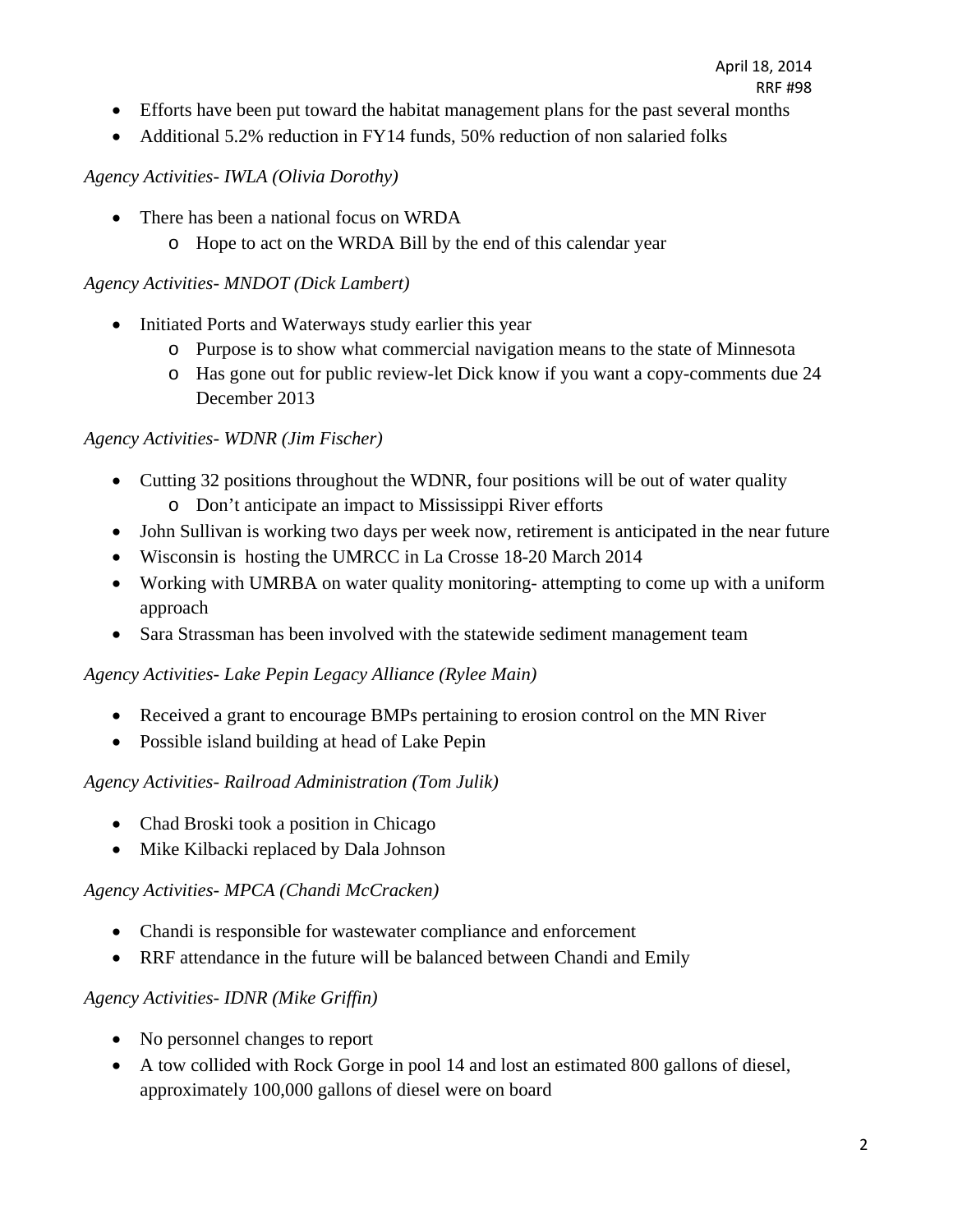#### *Agency Activities-EPA (Larry Shepard)*

- Severe travel restrictions
- Down one FTE within NEPA and down two FTEs within 404
- Larry remains to be the contact for Upper Mississippi River EIS's and EA's
- New Madrid EIS received EU2 rating, which is the lowest possible rating for a project

#### *Agency Activities- UMWA (Greg Genz)*

- Great year for channel maintenance in MVP
- Traffic down (less southbound)
- The Panama canal expansion is due to be completed in 2015 and it is expected to boost exports
- MN River: Industry is fed-up with the management of the Cargill East River placement site
	- $\circ$  ~ \$650K has been spent, only three years capacity is left within the site
	- o Looking into possibility of removing management of the site from the LMRWD

#### *Dredging Notification Process (Dan Cottrell)*

- How process has been
	- o Utilize pre dredge surveys for dredge notices
	- o Pre dredge surveys are done no more than 7 calendar days in advance
	- o ~1 day is needed to collect data
	- o ~2 hours are needed to process data
	- $\circ$  ~2 hours are needed to layout dredge cut(s)
	- o Best case scenario is to have data in proper format five days in advance of dredging
	- o Typically, we're able to provide a dredge notice 2-3 days prior to dredging
- Alternative process
	- o Utilize a condition survey, which would decrease accuracy but increase review time
		- Factors such as: placement issues, tow groundings, water surface, could cause changes within the dredge notice
- Dan Dieterman asked if there is a timeline for which we have to test sediment
	- o Steve Clark responded that the guidelines are somewhat gray
	- o Dan Dieterman would like to see more information for areas rarely dredged (20 + years)
	- o Steve Clark responded that the Environmental Compliance Review isn't a public document, it is essentially an internal MOU once NEPA compliance has been met
	- o Steve Clark also commented that it may be most beneficial to focus sampling on infrequently dredged areas
	- o WDNR stated that they are not as concerned with areas frequently dredged
- Bruce Boldon commented that we haven't had the money in the past to fully fund the dredging program, thus just in time dredging has been the practice

*Channel Maintenance Program Activities (Channels & Harbors)*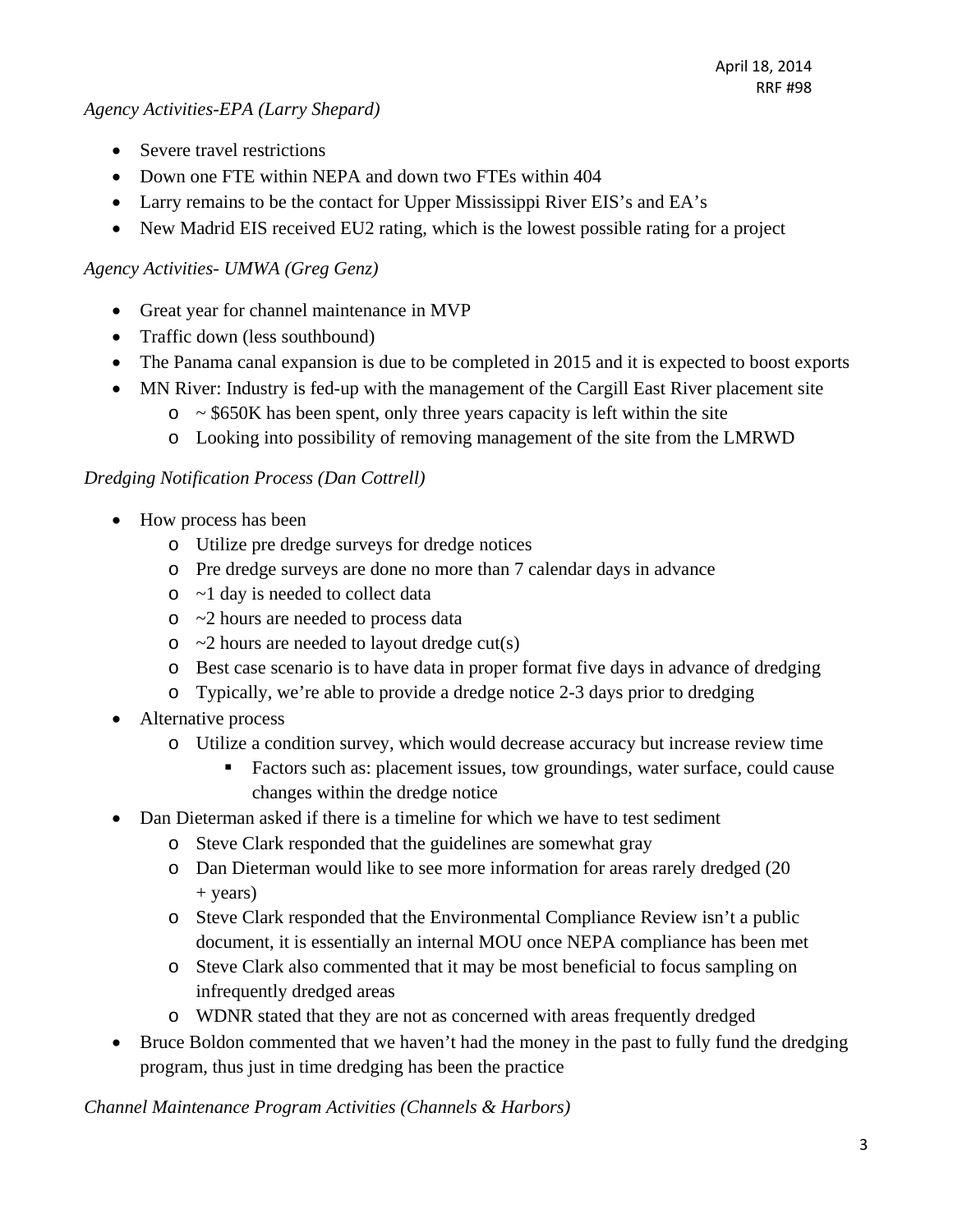- 2013 Dredging Summary
	- o 1,075,164 CY, 41 jobs, 68% government and 32% contract, 5 June to 4 November
	- o Dredged the Chippewa Delta again, which increased overall dredging quantity and percent of dredging completed with government plant
	- o Placement sites-24 used (11 permanent, 13 transfer)
- Channel Activities
	- o Pool 6: dredged 250 feet wide and 11 feet deep, site capacity was an issue
		- Grounding at Homer, 89.75 hour closure
	- o Intermediate Pool: environmental coordination is ongoing
	- o Pool 2: Robinson Rocks-pilot complaints were received, determined the problem was more related to light visibility and buoy location rather than a channel issue
	- o Upper Pool 4: There were some complaints near Red Wing, ECR for Trenton is ongoing
	- o Pool 5A: Betsy Slough wing dam review is ongoing
	- o Pool 3: Greg Genz commented that we never had to dredge the Lower Approach to Lock and Dam 2 prior to the dam being constructed in 1987
		- Suggested that we analyze the hydraulics behind that, what may be causing shoaling?
- Placement Site Activities
	- o Wabasha Gravel Pit- Reservoir Silicates still looking into road through the site and they recently inquired about purchasing property from the Corps
	- o West Newton-MNDNR awarded contract for boat ramp modification
	- o Grand Encampment- was the first "make it go away" contract
		- Contract was advertised July and awarded November 22
		- Black River Construction won award, \$7.299 million/500K CY
		- Contractor plans to offload at Alma Marina and haul via truck to final destination
		- Agencies will be invited to pre-con meeting
		- Contractor has until 30 November 2015 to complete excavation
		- There is a tree removal contract to re-establish the historic berm perimeter
	- o Pool 6 DMMP
		- Held OSIT meeting with partners on 1 November
		- **Looking into finding a site in which the COE has more flexible dredged material** placement options
		- **•** Preferred site is adjacent to Marine Art museum
			- Discussed potential mitigation by enhancing Mosquito Island
		- Need an option to place material by spring 2014
	- o Pool 10 Essman island
		- **Looked into placing dredged material on Essman Island** 
			- Real Estate agreement was obtained through the Essman Island Association
			- Essman Island Association later rescinded agreement due to pressure from landowners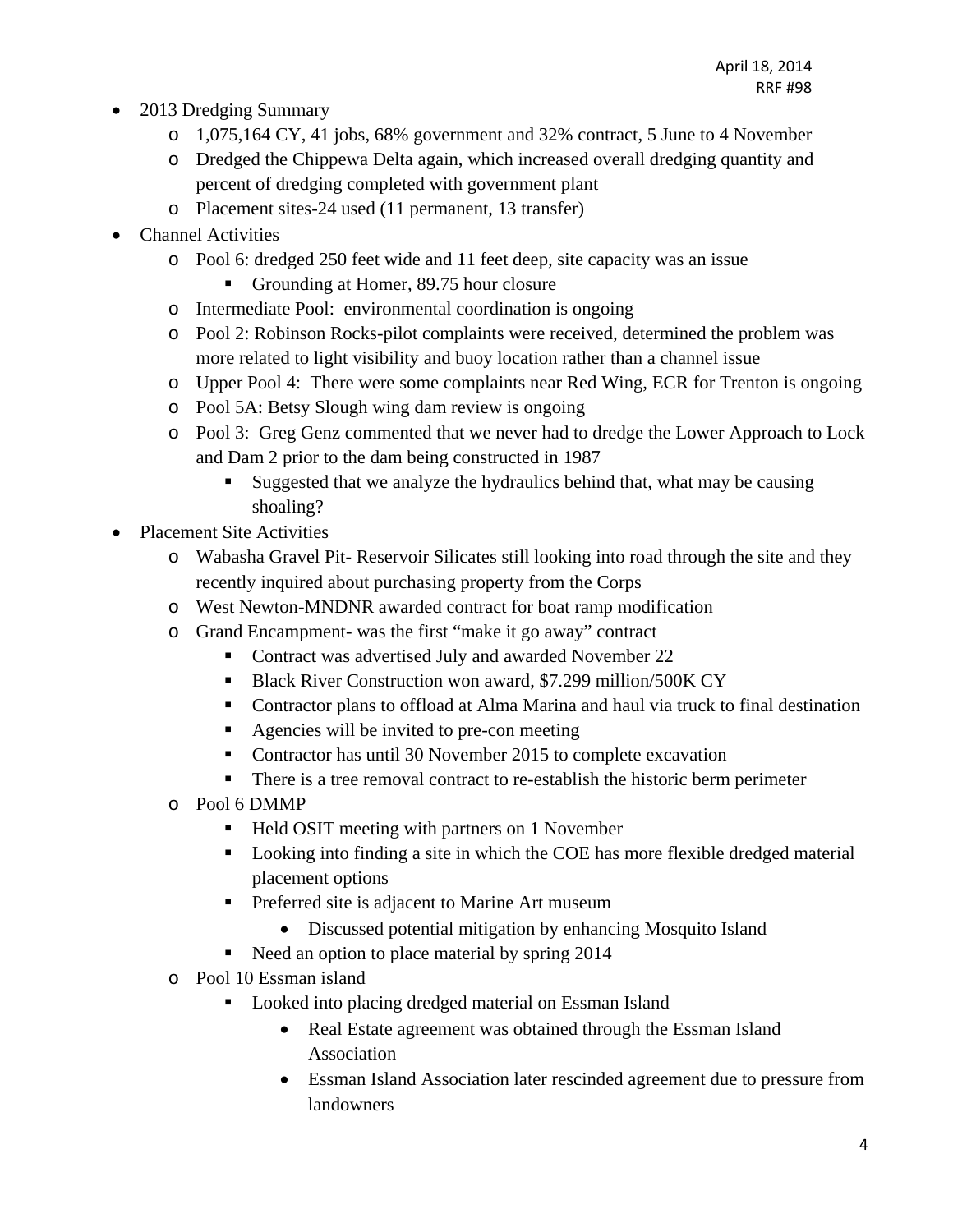- Completed site shaping with  $M&R$
- Ran into problems with floodplain analysis and no-rise certification
	- Ultimately obtained approval to place material as FEMA didn't include COE floodplain analysis in initial mapping
- o Pool 10 McMillan Island
	- Potential for partial offload in FY14
	- Funding likely not available for full offload
- Pool 2 CMS
	- o Due to recent project modifications the BCR has decreased from 1:1.5 to 1:1.05
	- o Draft report was sent to MDNR, MPCA, FWS, and Dakota County in response to their comments
	- o Plan to meet with partners the first week of January
	- o Draft report/EA will be provided to the public at the next public meeting: 14 January 2014
	- o Plan to provide final report/EA/FONSI & obtain RRF endorsement by 14 March 2014
	- o Plan to complete P&S, advertise contract by 14 May 2014
	- o Plan to award multi-stage contract (~\$16 million) by 14 August 2014
	- o Construction is anticipated throughout FY14-16

### *Lansing Island: Forest Restoration and Recreational Enhancement (Rich King)*

- Utilizing thoughts and processes from the UMR Systemic Forest Stewardship Plan, Environmental Pool Plan, and Comprehensive Conservation Plan
- Follows model of UMR Systemic Forest Stewardship Plan
- Held OSIT in November to discuss project
- Looking at elevation of ridges relative to normal pool level
- Plans to develop a restoration plan, including quantity of material needed
	- o Plan will be based off lessons learned in Pool 5 and Pool 10
	- o Anticipate distributing plan this winter, implementation will be based on permitting process
	- o Randy stated the COE may be able to execute Environmental Stewardship funding for similar efforts on McMillan Island
- Friends of Pool 9 will likely assist in running equipment and relocating material
- Lansing Island placement site will be the source of material for the project
- Agency Opinions:
	- o MDNR: open to the effort and it's consistency with the UMR Systemic Forest Stewardship Plan
	- o WDNR: interested more in forest management, less certain of beach nourishment through open water placement
	- o IDNR: on board with the effort and willing to assist in the permitting process as needed

*Navigation Work Group (Dan Cottrell/Dick Lambert) Handout*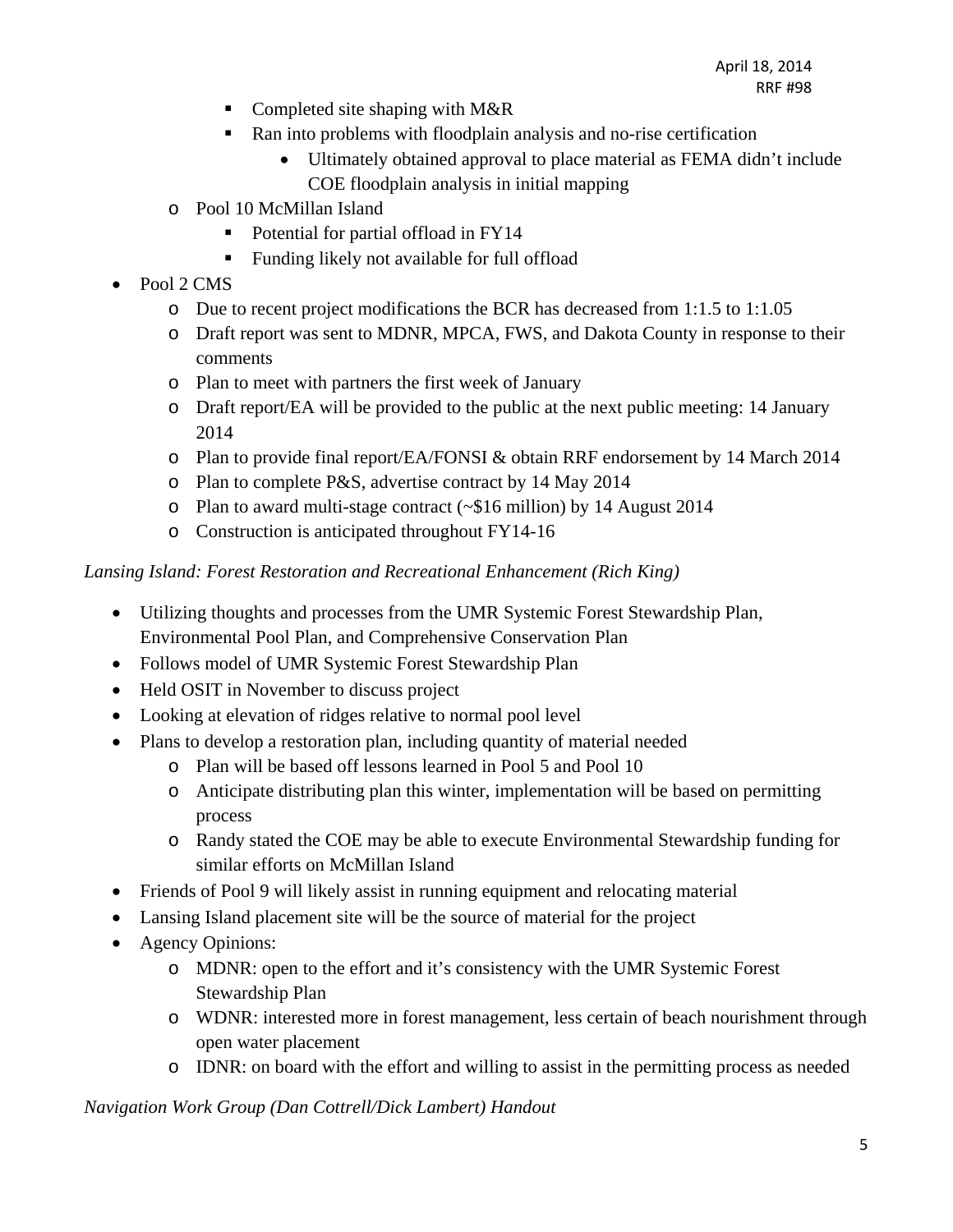- Analyzing navigation impacts due to Hastings bridge construction
- Due outs discussed:
	- o NWG to provide recommendation on Waterway Action Plan to RRF
	- o NWG to look into loosening restrictions on utilizing material for bridge projects

#### Day Two (4 December 2013)

#### *Recap (Steve Tapp/Jim Fischer)*

 Discussed increasing communication in regards to environmental review of infrequent dredge cuts

#### *Regulatory Review-Fish Cleaning Station (Dan Cottrell)*

- Guttenberg, IA fish cleaning station at end of dock, fish entrails discharged directly into the river
- How can we improve the process for regulatory reviews to ensure that the right people are aware of situations?
	- o Jim Fischer commented that if it's possible to get more lead time in order to respond, it would help a lot
- Dan Cottrell agreed to contact the Rock Island Regulatory Office to gain an understanding of their process and look into means of improvement
	- o Dan also agreed to forward WDNR and FWS refuge contacts for the review process as the recommendation was made to add partners to the regulatory distribution lists
- Mike Griffin agreed to send Attorney General's letter to Zach Kimmel to distribute to the RRF

### *WLMTF (Tim Yager) Refer to handout*

- Symposium on 19 February 2014 in La Crosse
- Three studies in Pool 3 have been funded by The Nature Conservancy
- Public meetings: Red Wing and Prescott were determined to be adequate locations for public meetings
	- o Meetings were postponed from April to September, WLMTF will meet soon to set dates
- Preliminary draft of PAR to be distributed 13 December 2013
- Steve Clark commented that it's tough to justify additional dollars spent on dredging for a 25% chance of success
- Looking into combination of HREP project with a drawdown component
	- o Pool 3 drawdown is difficult due to the limited number of gates (3 at Lock and Dam 3)

### *Agency Update on Asian Carp (All)*

- WDNR (Jim Fischer)
	- o Four Asian carp reported this year by commercial fishermen
	- o Ron Benjamin now chair of MICRA, which provides a good opportunity to bring up concerns at a national level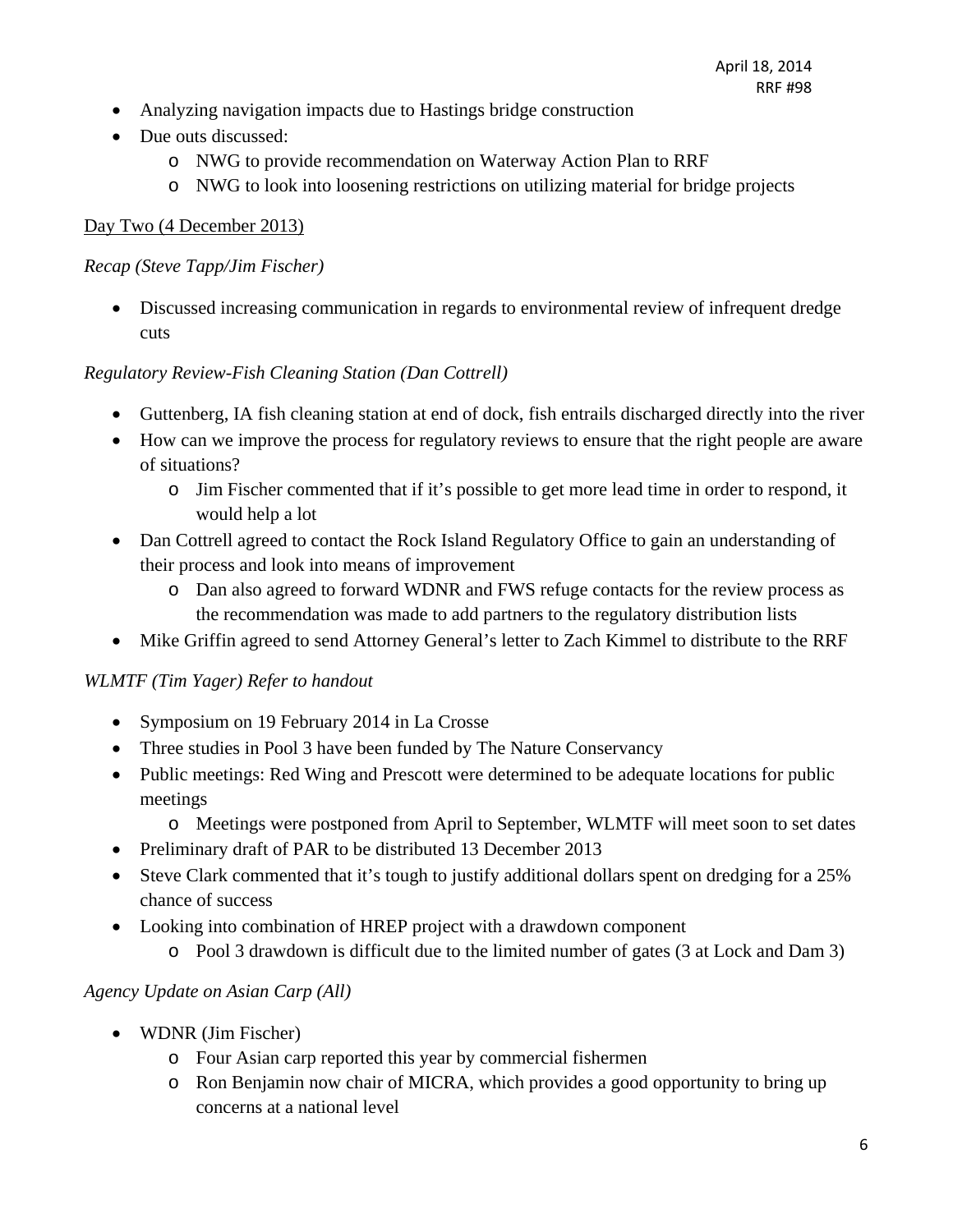- o Wisconsin has developed draft guidance for staff tied to fish passage structures at dams
- o National Fish Passage conference coming to Madison in 2014 per Sara Strassman
- Fish and Wildlife Service (Tim Yager)
	- o Initiated planning effort to develop draft management plan for Asian carp on UMR
	- o EDNA lab is fully operational and has capacity to do additional testing if partners want/need testing
	- o 6/12 tagged fish in Pool 17 moved downstream, zero upstream
	- o 5/10 tagged fish in Pool 19 stayed at release site, 5/10 couldn't be located
- IDNR (Mike Griffin)
	- o Commented on whether or not reproduction has been seen in other states. Griff stated that his personal observations lead to likelihood of reproduction, though IA fisheries hasn't confirmed that yet
- MDNR (Nick Frohnauer)
	- o Nine confirmed Asian carp captured in MN
	- o Silver carp carcass at LD5
	- o Captured Grass Carp in pool 2-furthest upstream a Grass Carp has been caught in a Minnesota river
	- o Working group is compiling an Asian Carp action plan for Minnesota, next meeting 11 December 2013
	- o Coon Rapids dam barrier started in 2013 (1/2 done), the remainder will be completed in 2014
	- o Still looking into a barrier at LD1; this is currently on hold pending WRDA
		- If USAF lock is shut down, there won't be a contract for a barrier at LD1
- COE (Russ Snyder)
	- o State of Minnesota has agreed to fund COE efforts tied to Asian Carp
	- o WRDA provisions direct COE to close USAF within one year if signed
		- The bill doesn't de-commission, it states that the COE will stop operating the lock
		- Tonnage requirements designed for closure
	- o 95% design for LD1 will be up for COE review this month
	- o Working on evaluating a barrier at LD1
	- o COE will meet mid-month with the Stop Carp Coalition
	- o Greg Genz mentioned that there has been discussion of how Carp could be prevented from getting into the St. Croix and Minnesota River by closing different locks
	- o USAF and LD1 don't have gates, all other locks are gated structures so wouldn't be effective carp barriers if they were shut down
	- o Working with the Minnesota Research Center to evaluate and model the velocity of current through gates and the ability of Carp to pass
- EPA (Larry Shepard)
	- o Will coordinate with coworkers and provide input to RRF
- **IWLA** (Olivia Dorothy)
	- o Efforts going toward the support of certain language proposed in WRDA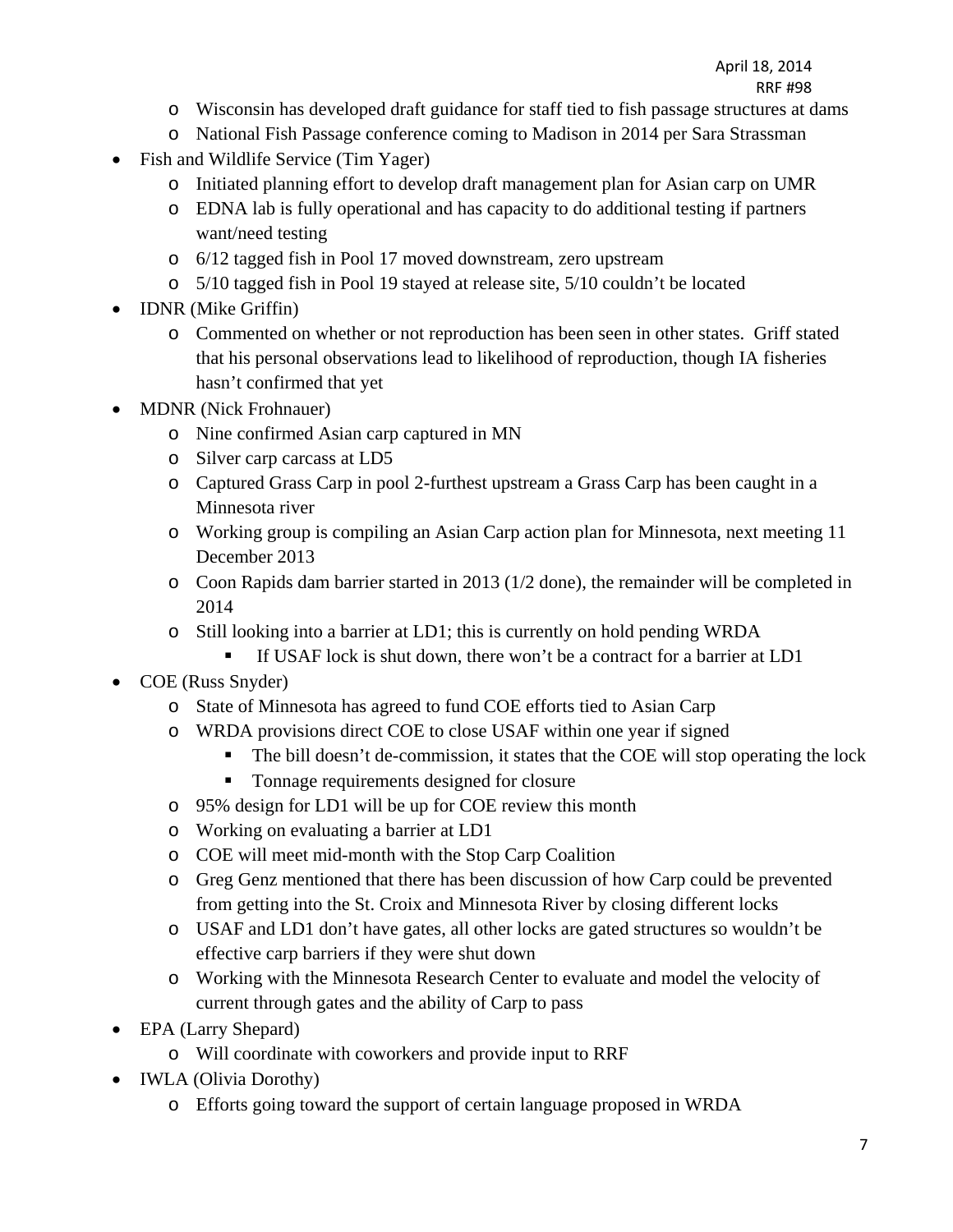- o Both WRDA bills have identified the FWS as lead agency on Asian carp issues
- UMWA (Greg Genz)
	- o Industry is unhappy with the potential for lock closure
	- o Need to have a better definition of what is being referenced when we state "Asian Carp"
	- o UMWA believes the statement "closing USAF will save thousands of miles of the Mississippi River" made by Stop Carp Coalition is completely untrue
	- o Report stating \$11-\$13 billion in lost tourism if Carp arrive is not true
	- o Stated that there is false information circling, Grass Carp have been around for decades
	- o MDNR commented that the barrier risk assessment report will be out soon and it reveals the risk of Carp moving into areas based on swimming access
- MNDOT (Dick Lambert)
	- o Concerned with additional freight traffic on roadways as a result of lock closure
		- This increase would be due to a combined lock closure and increasing population
- Audubon (Tim Schlagenhaft)
	- o No updates

## *EMP (Tom Novak)*

- Pool 10 and Weaver Bottoms both have a great potential to utilize COE dredged material
- FY13 Recap
	- o P8 tree plantings in May
	- o Capoli Islands construction
	- o Harpers Slough preliminary draft DPR
- $\bullet$  FY14
	- o Construction
		- Complete Capoli June, project dedication August
			- Tree planting at Capoli next spring and looking for volunteers
		- Award Harpers Stage 1 June
	- o Planning
		- Harpers DPR approval
		- North Sturgeon: hope to combine effort with minor Pool 3 drawdown
- Budget
	- o FY13: \$ 24.18 million, MVP allocation \$5.99 million
	- o FY14: \$31.96 million (Senate), \$30.37 million (House)
		- **MVP** allocation \$7.13 million

## *FWWG (Elliott Stefanik)*

- FWWG hasn't held a meeting since previous RRF
- Still need to complete task item of determining the capabilities of various dredging equipment for environmental work
- FWWG plans to meet this winter